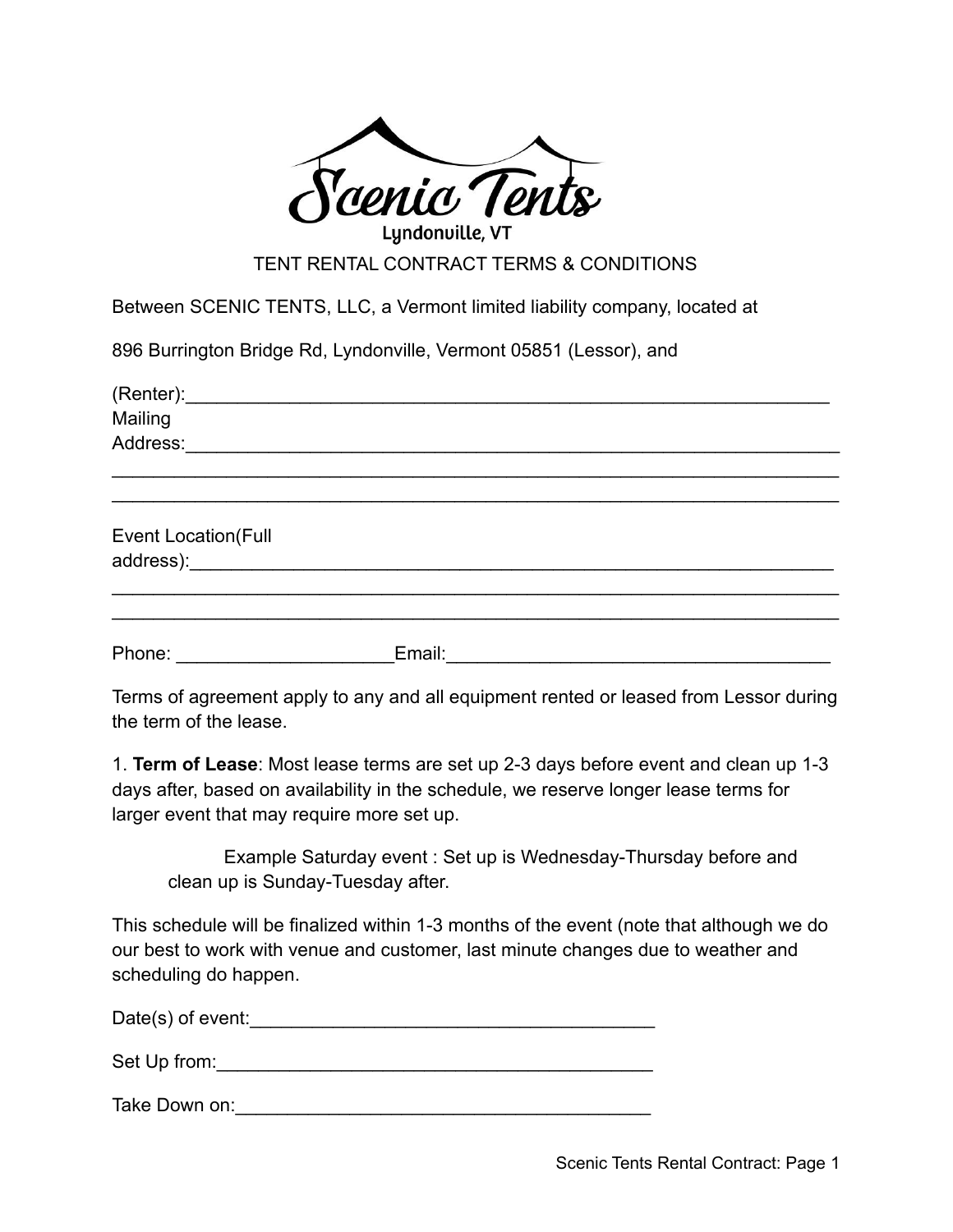**Renter** agrees that although the tent may come down 1-3 days after the event they must have all their decor, food, trash, and personal belongings cleared from tent, tables, chairs and our equipment no later than 12:00 pm on the day after the event

Example: Saturday event, we may arrive as early as 12:00pm on Sunday to clean up.

 $\blacksquare$ INITIAL

2. **Price: Renter** agrees to pay Scenic Tents the sum of (\$ ) determined with reference to the attached Price Sheet,(INVOICE #\_\_\_\_\_\_\_\_\_\_\_\_\_\_\_\_\_) payable in accordance with the terms hereof.

**3. Making Reservations**: Quotes and proposals do not guarantee availability of rental equipment. Equipment will be reserved only upon receipt of a signed rental contract and a 20% deposit. Final payment is due thirty (30) days prior to the day of installation of events \$1-\$3,000 on total cost. Final payment is due (60) days prior for events \$3,001 and more. In the event the day of installation is within thirty (30) days of contracting, full payment is due the date of contracting.

 $:$ INITIAL

**4. Cancellations (Non-Refundable 20% Deposit):** When you reserve a tent (and any tent accessories), we immediately remove them from our inventory and schedule a crew.

Any cancellations of events for any reason must be made in writing. Any cancellation received after deposit and contract, the **Rente**r will be charged the 20% deposit.

If within 60 days of the event we reserve the right to hold 50% of the total invoice and within 30 days the customer will be charged full payment.

If **Renter** cancels this Agreement on or before 60 days prior to the event and has paid more than the deposit, **Scenic Tents** will return to Renter all amounts over the **non-refundable deposit** within 60 days of receipt of notice of cancellation.

 $\blacksquare$ INITIAL

**5. Weather: Renter** understands that tents are temporary structures designed to provide limited protection from weather conditions, primarily sun and rain (leaks may occur during heavy rain); however, there may be situations, particularly those involving strong winds and lightning, in which the tents will not provide protection and may even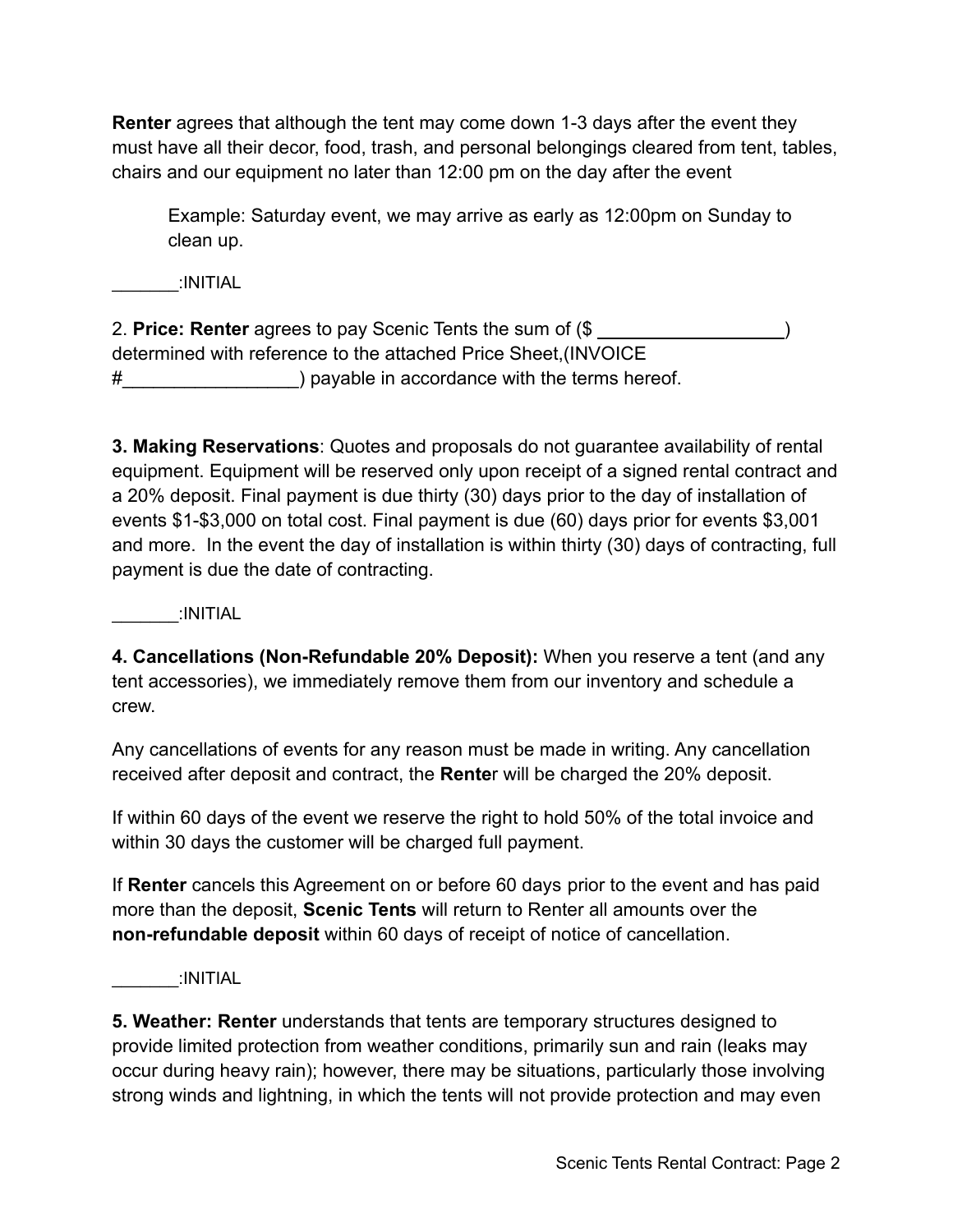be damaged or blown over. Evacuation of tents to avoid possible injury is recommended when severe weather threatens the area where the tents are erected. People must leave the tents and not seek shelter in tents during such conditions. It is best to evacuate when in doubt. **Renter** understands that it is **Renter's** responsibility to be aware of changing weather conditions and to exercise his best judgment with regard to the evacuation of tents

**Renter** assumes all responsibility for weather related risks involved in holding an outdoor tented event. **Scenic Tents** will endeavor to minimize said risk, however, should the tenting become unusable due to high wind, snow, raid, flooding, extreme cold or heat, or any other factor **beyond Scenic Tent's** control, **Renter** should still be liable for full payment of order.

 $:$ INITIAL

**6. Hold Harmless Agreement: Renter** shall defend, indemnify and hold harmless **Scenic Tents,** its employees and agents, from and against all claims, liabilities, losses, damages to individuals and property, arising from or related to this Agreement, and expenses of every character related thereto, resulting from the actions, negligent or otherwise, of **Scenic Tents** and it's employees and agents.

 $:$ INITIAL

**7. Tent Installation:** Installation of a tent must be done correctly for the protection of the users, the tent, and ultimately the success of your event. Therefore, it is our strict policy that all installations and take downs are done by our experienced crews. **All prices quoted will include these services.**

 $:$ INITIAL

**8. Responsibility for Equipment:** From the time the item(s) is/are accepted at the time of delivery until the time it is returned, you are responsible for it. If the item(s) is lost, stolen, or damaged under any circumstances while rented, regardless of fault, you shall be responsible for all charges, including labor cost, to replace or repair the item(s). Failure to return rented property under the terms of this contract may subject the Renter to criminal prosecution.

 $\cdot$ INITIAL

**9. Preparation for Installation and Takedown:** All tent installations need to be on a **flat grass area**. (Fees may apply for other areas but are not limited to dirt and gravel.)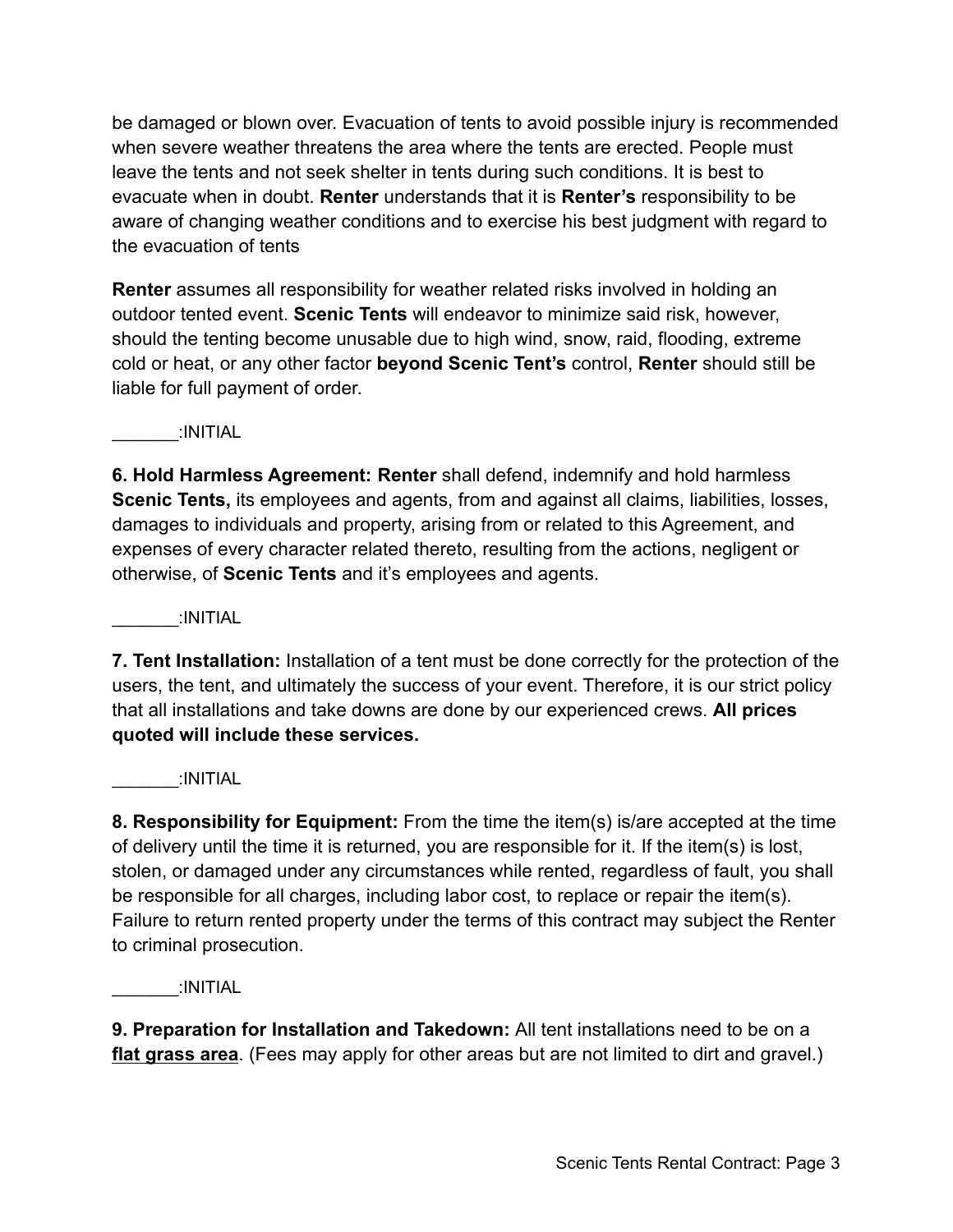- Please have the area mowed and completely clear of obstructions before we arrive at the job-site.
- In like manner, the tent must be totally empty before we can take it down. Fees will be applied if these policies are not met.

**Underground Obstructions: Scenic Tents** must be notified of any underground water, electrical or sewage lines and a prior site visit must be made if there is such. Consultation from a contracted servicer or groundskeeper must mark the underground water electrical or sewage during prior site visit and before tent installation. Scenic Tents reserves the right to refuse Tent installation on any area we see not fit or safe.

If **Renter** chooses to not request site visit or communicate a non grass surface prior to tent installation, **Scenic Tents** will choose a site that is more suitable for the tent.

**10. Asphalt Installation:** Erecting a tent on an asphalt surface is not a routine operation and additional fees may apply. Requiring that we drive iron stakes approximately two and one-half (2.5) feet long and a minimum of one (1) inch in diameter through the surface. We fill the holes with ready-fix asphalt immediately after the stakes are removed. There will be minimal damage to the asphalt.

**11. Concrete Installation:** This is not a routine operation and additional fees may apply. When a tent is installed on a concrete surface, stakes cannot be used. We must drill holes through the concrete and screw in eye-bolts to anchor the tent. Upon removal, we remove the eye-bolts and shields to fill the holes.

 $\therefore$ INITIAL

**12. Permits:** It is the responsibility of the **Renter** to check with the proper town authority prior to the installation date to confirm the requirement of permits. We will assist you in any way possible, but obtention of Town permits is the sole responsibility of the Renter. For public property of tents large enough requiring a State Fire Permit, **Scenic Tents,** resumes responsibility of filing these permits, but the **Renter** is responsible to cover the fees and cost of equipment required to meet such standards.

**13. Damage and Damage Waiver: Scenic Tents** does its best to protect your property during the delivery, installation and removal process. **Renter** agrees to release **Scenic Tents** of any liability for any damage to any property due to delivery, installation and removal of equipment on Renter's property. This includes but is not limited to ruts in grass/lawns, scratches or cracks on the installed surface, and high wind related damages. If changes such as but not limited to rain or wind make an area unsafe or not suitable for our **Trucks, trailers, tents, or equipment**, we reserve the right to request a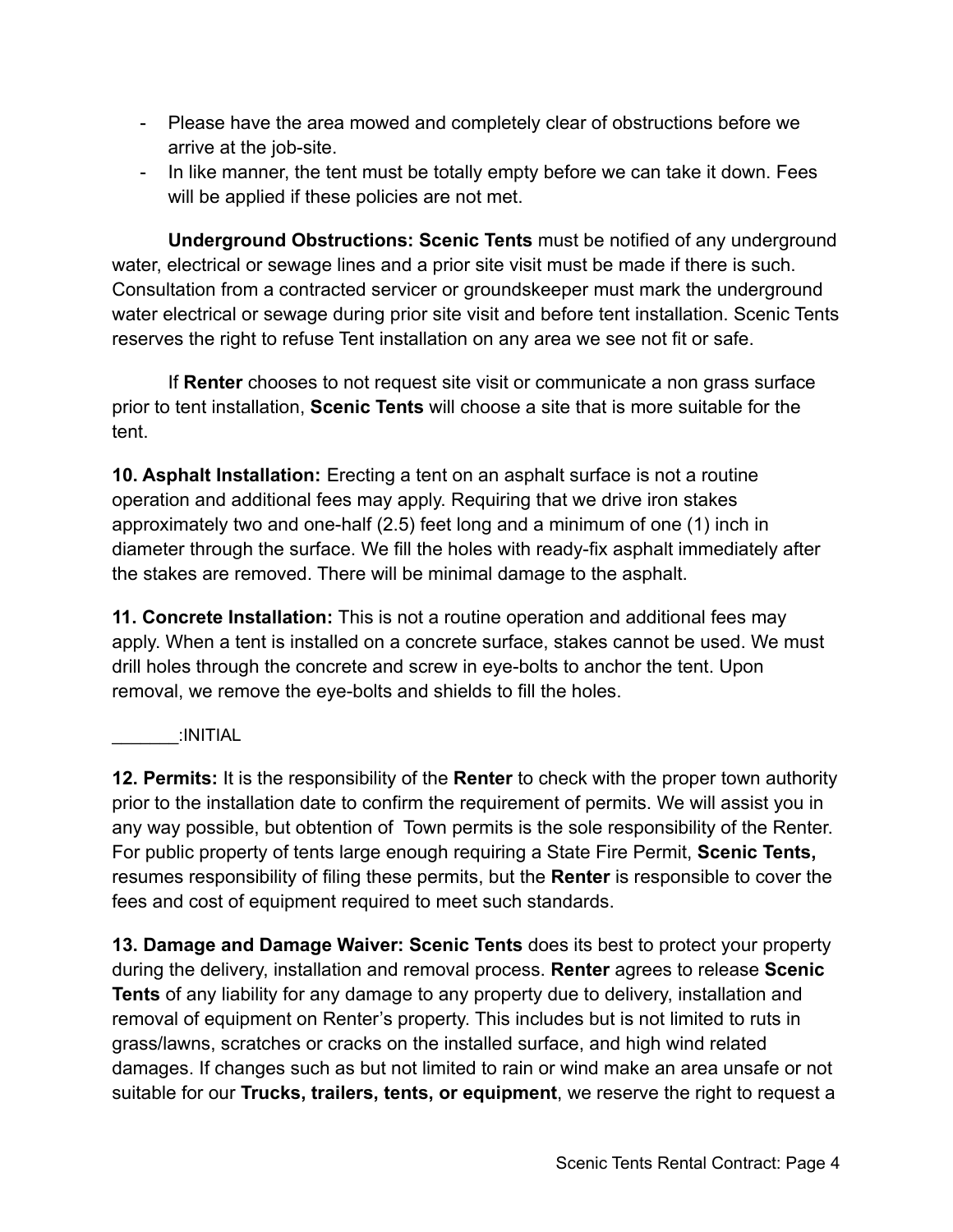new space for the tent installation. If no one is available or onsite to consult, we may choose the space Please understand this would be made in the best interest to protect both our and your property from damage.

## $\blacksquare$

**14. Liability/Use of Tents:** All equipment is used at **Renter's** risk. Conditions which prevent satisfactory use do not relieve **Renter** of his responsibility for rental charges. It is expressly understood and agreed by and between the parties that,

(a) **Scenic Tents** shall not be liable in any manner and shall be held harmless for any injuries or damages caused to persons or property related to, resulting or arising from **Renter's** lease of a tent from Lessor.

(b) **Scenic Tents** shall not be liable, and shall be held harmless for injuries or damages caused by fire or from any cause: rain, hail, sleet, snow, storms, high winds, tornadoes, floods, or other disturbance of nature. **Lessor** shall not be liable and shall be held harmless for any impact on **Renter's** event resulting from damage to the tent caused by fire and/or any of the aforesaid causes or disturbances of nature.

(c) If the equipment becomes unsafe or in disrepair for any reason, **Renter** agrees to discontinue its use and to notify **Scenic Tents**. Lessor will repair or replace the equipment with similar equipment in good working order if available, and if the defect is a result of normal use **Scenic Tents** is not responsible for any incidental or consensual damages caused by delays or otherwise; the **Renter** hereby waives any right or entitlement thereto.

(d) **Scenic Tents** shall not be liable and shall be held harmless in any manner for injuries or damages caused by persons or things falling over and coming into contact with ropes, stakes, or other supports.

(e) **Scenic Tents** does not guarantee the tents to be absolutely waterproof. Tents are a fabric/vinyl structure which by their nature will keep out low or moderate intensity rain. **Renter** acknowledges that it should not be expected that it provides safety and preservation of all materials under the tent during severe weather.

(f) **Renter** promises to pay for any lost, stolen, or damaged items of **Scenic Tents** at cost.

(g) **Renter** agrees not to do any type of cooking under or within a reasonable distance of the tent, unless otherwise approved by **Scenic Tents**. Renter assumes full responsibility and costs incurred for damage and/or cleaning expenses to tents due to cooking processes under or near tents.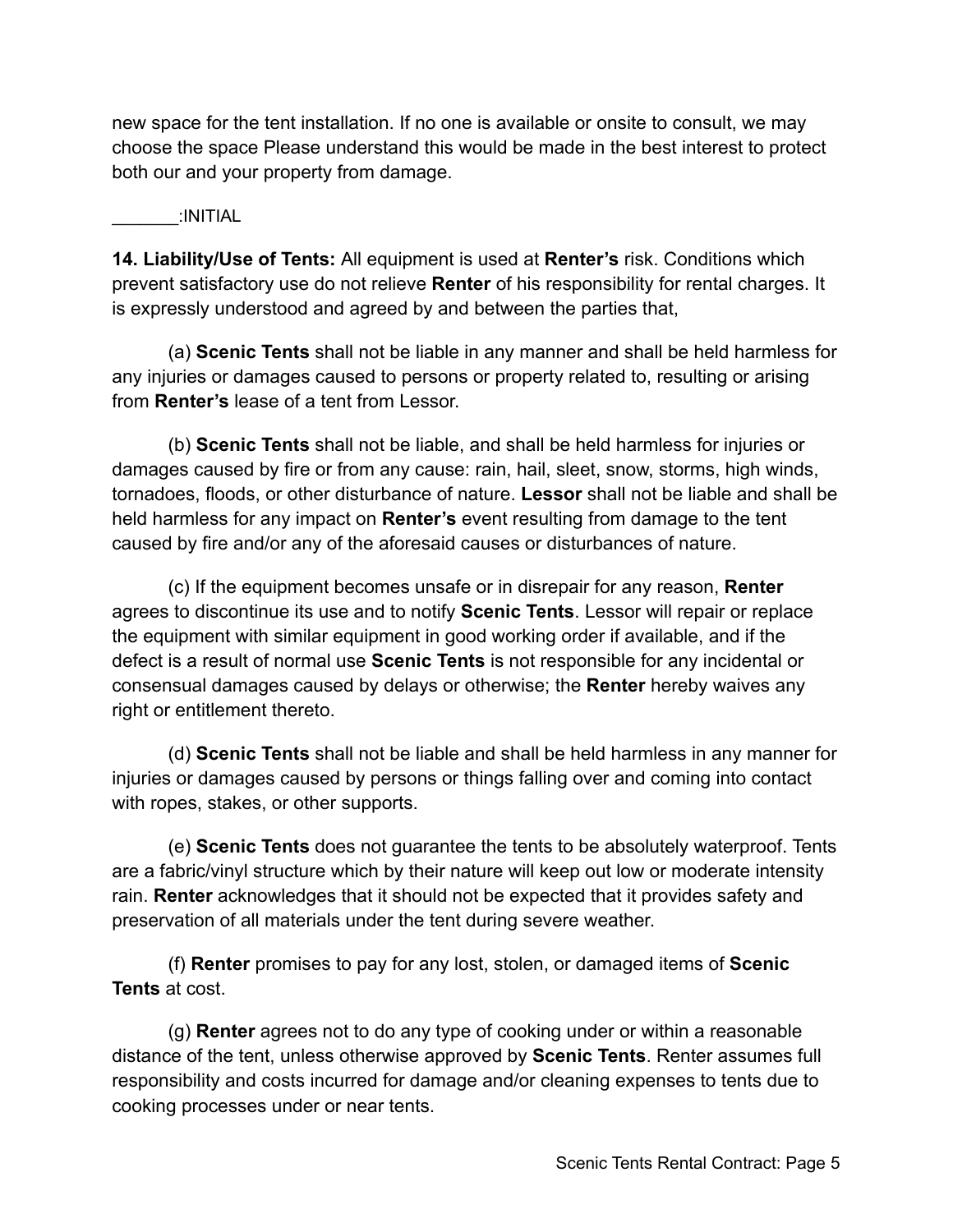(h) **Renter** agrees not to have flames such as a fire, bonfire, fireworks or any other open flames within 500ft of the tent. Enclosed candles may be allowed under discretion of **Renter**. If such damages occur from flame to the vinyl or any equipment, the **Renter** agrees to pay cost for such incidents.

 $:$ INITIAL

15. Authorized Signature: All collection fees, attorney fees, court costs, or any expense involved in the collection of rental charges will be Renter's responsibility.

**I have read and agree to the above Terms and Conditions and acknowledge receipt of the same.**

| <b>RENTER(S):</b>                                                                                                                                                                                                              |
|--------------------------------------------------------------------------------------------------------------------------------------------------------------------------------------------------------------------------------|
|                                                                                                                                                                                                                                |
| Printed Name:<br><u> </u>                                                                                                                                                                                                      |
|                                                                                                                                                                                                                                |
|                                                                                                                                                                                                                                |
| Printed Name: 1988 and 2008 and 2010 and 2010 and 2010 and 2010 and 2010 and 2010 and 2010 and 2010 and 2010 and 2010 and 2010 and 2010 and 2010 and 2010 and 2010 and 2010 and 2010 and 2010 and 2010 and 2010 and 2010 and 2 |
|                                                                                                                                                                                                                                |
|                                                                                                                                                                                                                                |
| <b>Scenic Tents, LLC</b>                                                                                                                                                                                                       |
| Lessor                                                                                                                                                                                                                         |
|                                                                                                                                                                                                                                |
| Its duly authorized agent                                                                                                                                                                                                      |
|                                                                                                                                                                                                                                |
|                                                                                                                                                                                                                                |
|                                                                                                                                                                                                                                |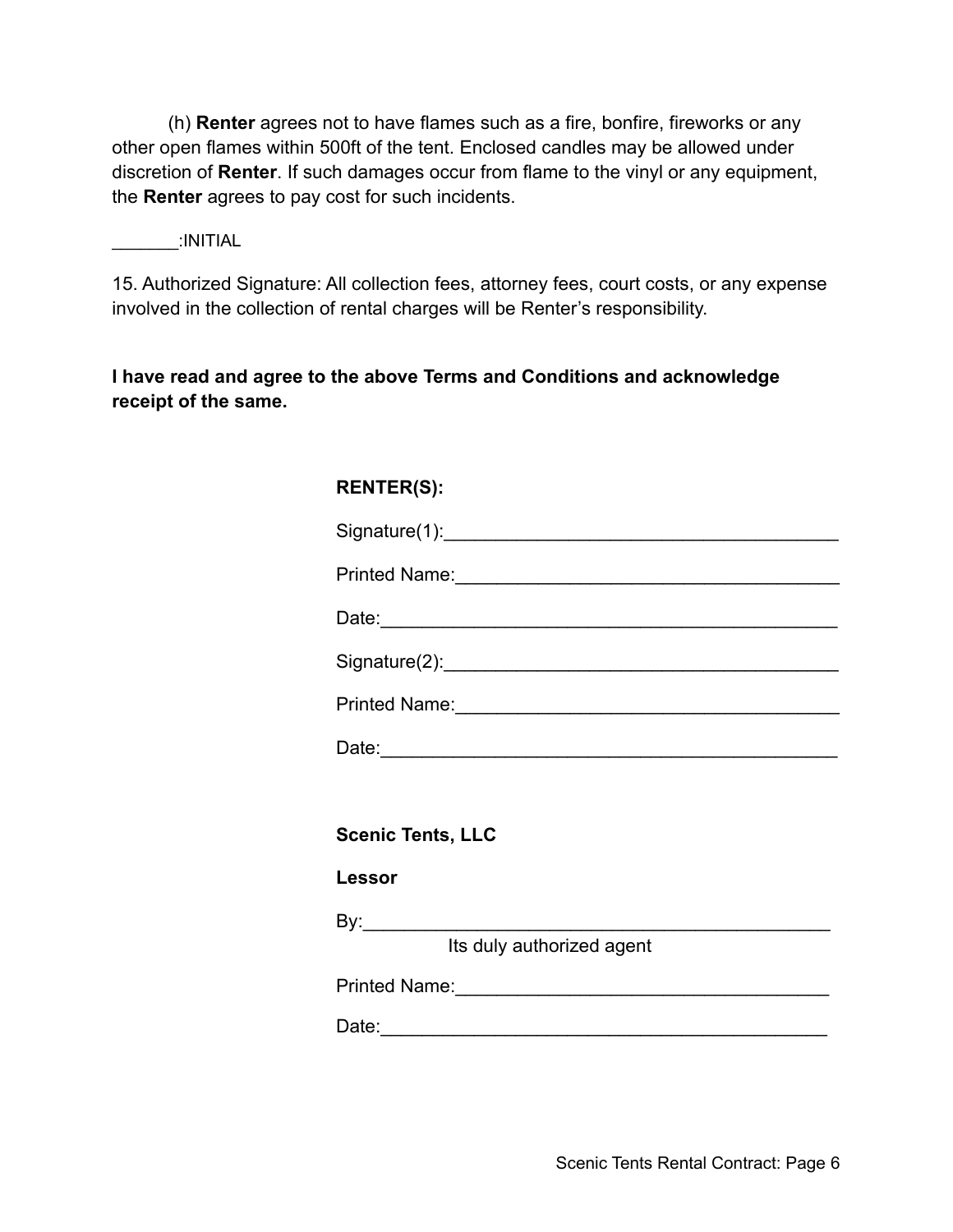## TABLE TOP RENTAL CONTRACT TERMS & CONDITIONS

This is an additional contract for the use and rental of items such as linens, glassware, plates, silverware and other small decor.

**Renter** and Scenic Tents acknowledges that if customer does not rent such items this part of the contract shall not apply.

\_\_\_\_\_\_\_:INITIAL (If linens, glassware, plates, silverware is **NOT** rented)

**Renter** agrees that for all small items:

**A credit card will be kept on file in the case for such damages listed below. (Renter** will be notified within 30 days after the event if any charges are to be occured.)

- **1. Linens: Renter** acknowledges that linens are subcontracted through a third party company. **Scenic Tents** does not own or operate linens but only leases them on the **Renters** behalf.
	- a. Linen prices are subject to change in a new year from time of contract to final payment due. (Please understand we do our best not to make this change unless the subcontract change puts **Scenic Tents** at a loss)
	- b. Because linens are contracted out, final count and color of linens cannot be changed within 60 days of the event.
		- i. In some cases (short notice) additional linens can be added but this is sometimes at an added cost to **Renter.**
	- c. **Scenic Tents** will assist **Renter** in determining the count needed for tables but it is ultimately the **Renter's** responsibility to specify their final count ahead and pay for cost of extra linens.
	- **d. Renter** agrees that lost or damages such as burns, rips, or unremovable stains will be charged after the event. These costs are **NOT** determined or set by **Scenic Tents.**
- **2. Tabletop items:** glassware, plates, silverware, chafing dishes, and other small catering type items.
	- a. Glassware, plates and silverware must be rented per the rack/ Sets. These items are packaged after a sanitation process and once opened, requires processing.
		- i. Example: if 65 glasses are requests, but they come in a rack of 25, the **Renter** is responsible for renting 3 racks or 75 glasses, and thus responsible for the care of these.
	- b. All glassware, plates and silverware must be returned to their racks and rinsed free of food and debris before **Scenic Tents** arrives to clean up the event.
		- i. Understand that although we may not pick up an event for a few days, the **Renter** (or its catering company) is responsible for